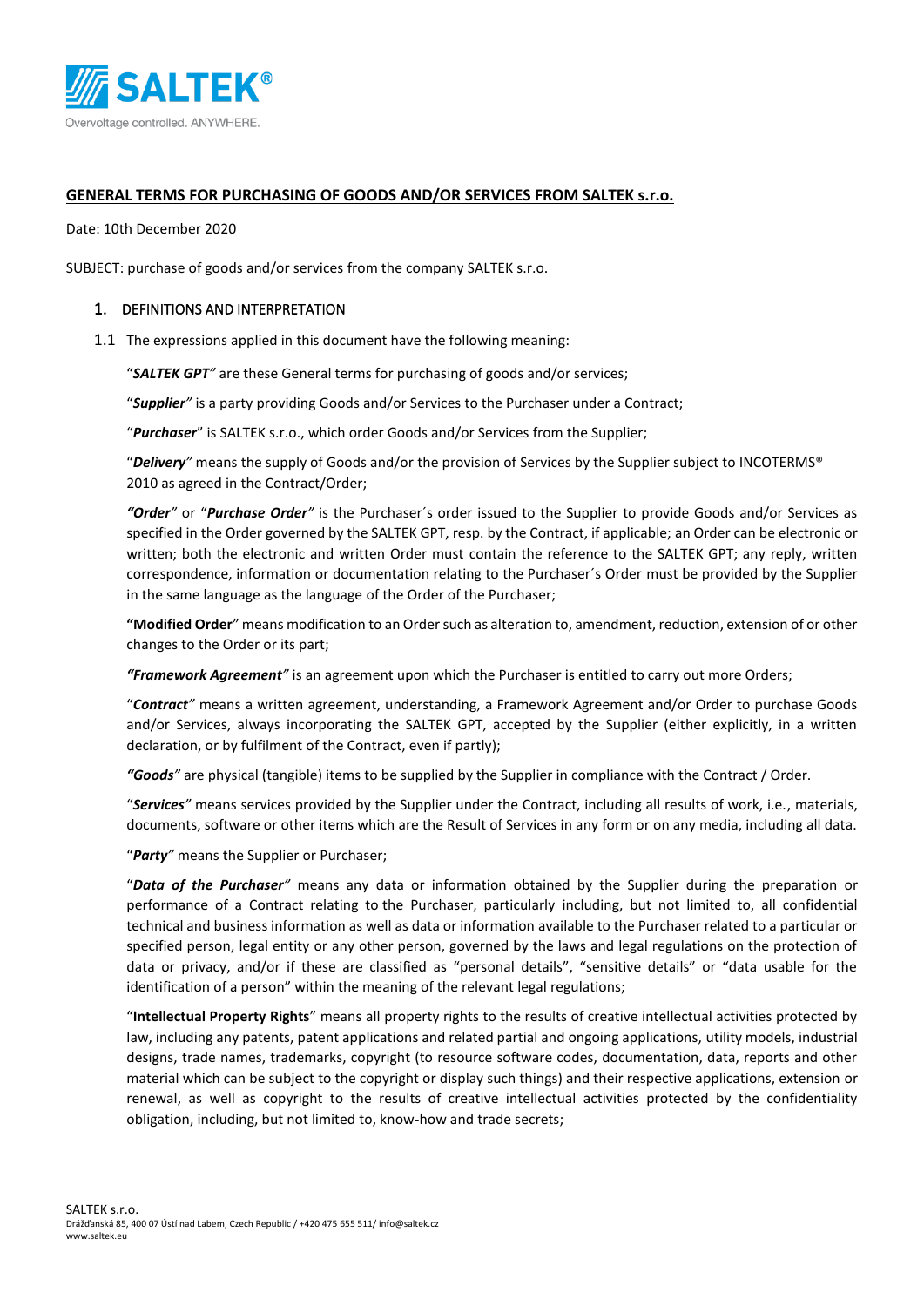

"*Compensation for intellectual rights*" is the provision of full compensation to the Purchaser by the Supplier for any harm inflicted on the Purchaser as a result of any infringement of the Intellectual Property Rights of third parties for which the Supplier is responsible; harm shall particularly be understood as additional costs or expenses, satisfaction of a claim or requirement, incurred liability (particularly liquidated damages), incurred loss or damage (including indirect and subsequent losses and damages, as well as loss of income and remedy and satisfaction for damage to good reputation, all appurtenances of such rights, such as interest, default interest and costs of the defence or exercise of rights, including legal or other services) and contractual fines.

"*Built-in software"* means the software necessary for using the Goods and/or Services built into the Goods and/or Services and delivered as their constituent part, however, it is not any other software which will be subject to a separate licence agreement;

*"VAT"* means value added tax or any business tax paid by the transferee to the alienor or service provider as part of or an increase in the sales price;

## 2. USE OF TERMS

- 2.1 The SALTEK GPT (the latest version available to the Supplier upon the conclusion of the Contract) are the sole terms and conditions upon which the Purchaser is ready to negotiate with the Supplier about the supply of Goods and /or Services, which will govern the Contract between the Purchaser and the Supplier, whereas the use of any other terms and conditions is excluded, with the exception of and to the extent of cases explicitly agreed in writing between the Purchaser and the Supplier.
- 2.2 No conditions designated in the Supplier´s offer or in its receiving Order, specifications or similar documents eventually contained in these or delivered together with these, will form part of the Contract and the Supplier waives all its rights following from the use of such conditions.
- 2.3 The Purchaser can specify the time period for its acceptance in the Order; should the Supplier fail to accept the Order within this time period, the Order shall not be binding for the Purchaser upon its expiry.
- 2.4 All amendments or modifications to the of the Contract, including the SALTEK GPT, will only be effective if explicitly agreed by the Parties in writing and duly signed by the authorised representatives of the Purchaser and Supplier.
- 2.5 References to any laws or individual statutory provisions contained in the SALTEK GPT are references to laws and statutory provisions effective at the time of the submitted Order, unless otherwise specified by the Purchaser.

## <span id="page-1-0"></span>3. SUPPLIER'S OBLIGATIONS

- 3.1 The Supplier shall deliver Goods and/or Services:
- 3.1.1 in compliance with effective legal regulations;
- 3.1.2 in compliance with the quality standards as listed in Articl[e 9.1.](#page-4-0) and specified in the Contract;
- 3.1.3 without defects or encumbrance by any rights of third parties;
- 3.1.4 as of the date identified in the Contract;
- 3.1.5 in the quantity specified in the Contract;
- 3.1.6 precisely corresponding to all the specifications and respective documentation, required material, manner and quality of processing;
- 3.1.7 in compliance with all instructions of the Purchaser, including its requirements and programmes for protection of health, safety and the environment; and
- 3.1.8 in such a manner that they are suitable for the purpose explicitly communicated to the Supplier or following from the Contract and, provided such purpose was not communicated or they do not follow from the Contract, then for the purposes for which the Goods or Services, identical or similar, are commonly used.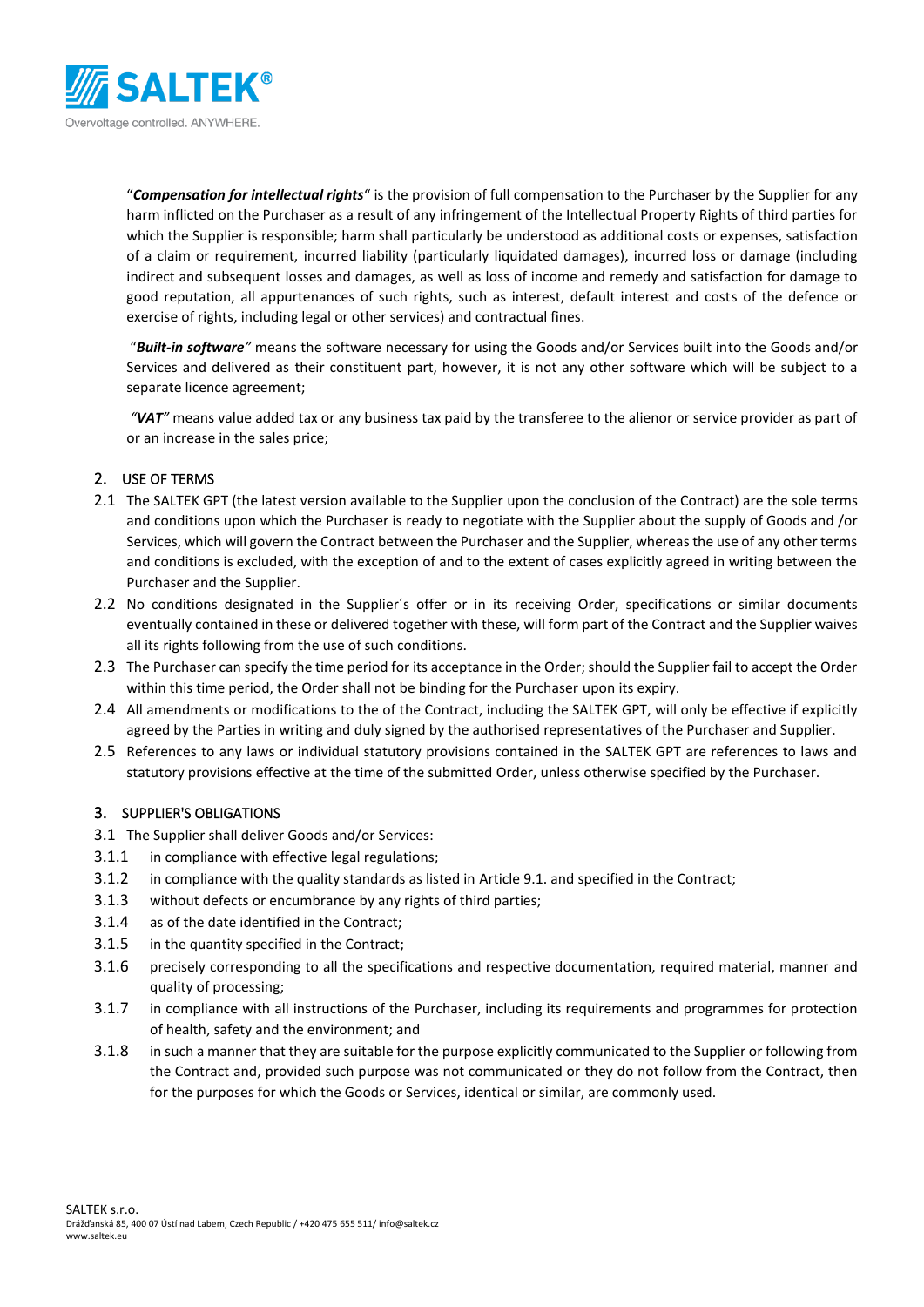

- 3.2 The Supplier shall not replace or modify any materials used in the Goods and/or used in providing the Services and/or results from these, or carry out any changes in the implementation of the Goods without the prior written approval of the Purchaser.
- 3.3 The Supplier shall ensure that the Goods and/or results of the Services are arranged and packed in the manner usual for such Goods and/or results of Services, or in a manner which will enable conservation and protection.
- <span id="page-2-0"></span>3.4 The Supplier shall submit invoices in a certifiable form, i.e., pursuant to the cogent provisions of the valid legal regulations of the Supplier and Purchaser´s legislation, generally recognized accounting principles and special requirements of the Purchaser. An invoice must contain at least the following information: the name, registered office and contact person of the Supplier, including contact information (telephone, e-mail, etc.), date of invoice, invoice number, Order number (shown in the Order), registered office of the Purchaser, quantity, specification of the delivered Goods and/or Services, price (total sum charged), currency, tax or VAT, tax identification number, and payment terms.
- <span id="page-2-1"></span>3.5 The Seller will deliver to the Purchaser an invoice separately to the delivery of the Goods and/or provision of Services. Invoices will be sent by e-mail or by mail to the address specified in the Order.
- 3.6 Any fees or expenses not approved by the Purchaser in writing will not be paid.
- 3.7 Services provided and charged at an hourly rate shall require the written approval of the Supplier´s timesheets by the Purchaser. The Supplier shall submit to the Purchaser the respective timesheets in sufficient time to approve these. An approval of timesheets shall not constitute an approval of any claims. The Purchaser is not obliged to pay invoices based on timesheets which were not approved by the Purchaser in writing.
- 3.8 The Purchaser is authorized to issue a Modified Order to the Supplier in order to alter, modify, add or extend the ordered Goods and/or Services or their part; the Supplier shall meet such a Modified Order. The Parties shall negotiate the effects of the Modified Order on the respective price. Should the Parties fail to agree on the modified prices within a reasonable period, the Supplier will fulfil the Modified Order and the effects on the price or any compensations will be specified subject to the following principles in the following order of priority: (1) approved list of unit prices; (2) aggregate amount agreed between the Parties; (3) approved cost with margin; or (4) a combination of the specified methods. Should the approved list of unit prices fail to cover the subject of performance according to the Modified Order, the Parties will agree on an additional list of prices used for similar goods and/or services and attach it to the existing list of unit prices. The Supplier shall not defer or delay the fulfilment of the Modified Order because of disputes not even with reference to the fact that the Modified Order requires acceptance by the Supplier, or subject to a negotiation on the price or the extension of deadlines. The Modified Order requested by the Supplier shall not become binding until it is explicitly accepted by the Purchaser in writing.
- 3.9 The Supplier shall not in any way whatsoever suspend or delay the Delivery of any Goods and/or provision of Services, including their results, to the Purchaser. For events of force majeure, Articl[e 16.](#page-8-0) shall apply.

## 4. PURCHASER´S OBLIGATIONS

- 4.1 The Purchaser shall pay the purchase price to the Supplier stated in the Agreement under the agreed payment conditions for the Goods and/or Services supplied by the Supplier, in accordance with the terms and conditions of the respective Contract and the SALTEK GPT, provided the invoice meets the requirements specified in Articl[e 3.4](#page-2-0) and [3.5.](#page-2-1) Should the payment terms be specified by the cogent regulations of the applicable law, these conditions shall prevail.
- 4.2 If the Purchaser (or its representative) inspects or examines the supplied Goods and/or Services upon acceptance, the Supplier shall not be entitled to the payment of the price until a positive result of the check has been established confirming compliance with the Purchaser´s order.
- 4.3 The Purchaser reserves the right to set off the due amount to the Supplier against the receivables from the Supplier, or not pay for Goods and/or Services not delivered in compliance with the Contract.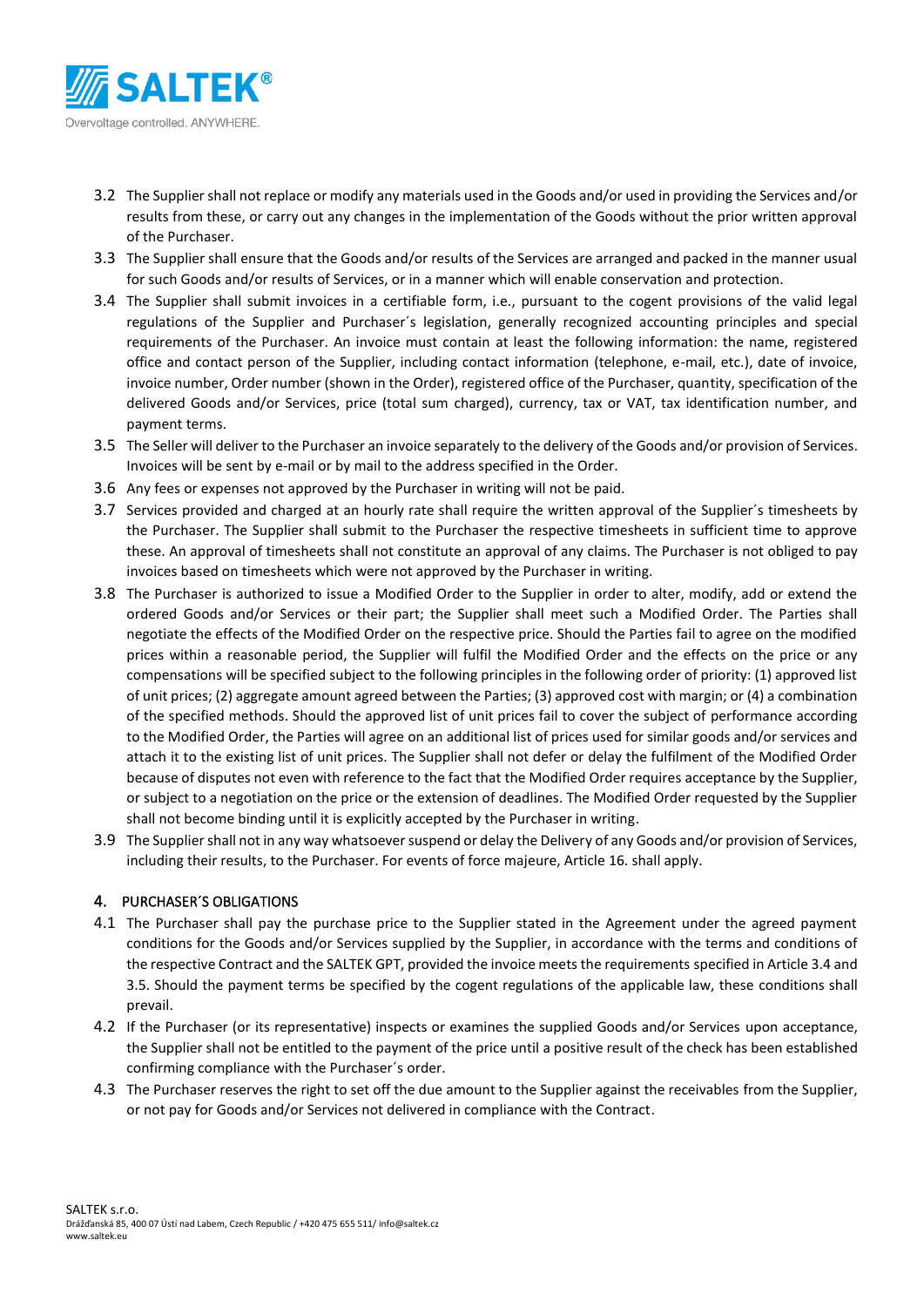

### 5. DELIVERY, PROVIDING SERVICES

- 5.1 Unless otherwise agreed herein, the Goods and/or Services, including the results, must be delivered subject to the required conditions (INCOTERMS® 2010) to the place specified in the Contract, or should such a place not have been specified, to the Purchaser´s commercial unit.
- 5.2 Services must be provided at the place specified in the Contract, or should such a place not have been specified, at the Purchaser´s commercial unit.
- 5.3 The Supplier will provide at least the following information upon delivery of the Goods and/or Services: Order number, date of the Order, number of packages and their content, number of customs pricelist, state of dispatch, RoHS compliance, and country of origin of all delivered Goods and/or results of Services. Respective national control numbers must be specified for the checked Goods and/or Services. The evidence of preferential origin, as well as the compliance certificate and designation of the state or area they come from, should be submitted without request; certificate of origin upon request. The Supplier will state the accurate and complete Order number on all invoices and delivery notes (particularly, but not limited to, commercial, pro-forma invoices or invoices for customs proceedings). The Supplier is fully responsible for all and any damages incurred as a result of the breach of these obligations, particularly, but not limited to, any damages arising from delay.
- 5.4 The Goods will be delivered and the Services provided during the operation time of the Purchaser, unless otherwise requested by the Purchaser.
- 5.5 If the Purchaser has approved partial deliveries, the delivery note will contain the partial delivery as well as the remaining quantity to be delivered later.
- 5.6 The title to the Goods and/or results of the Services shall pass to the Purchaser when these are delivered, unless agreed otherwise in writing. Should the Goods and/or Results of Services contain any Built-in software, the title to such Built-in software will not pass to the Purchaser, however, the Purchaser and all users will have the irrevocable, permanent, transferable and non-exclusive right to use this Built-in software throughout the world without the necessity to pay any royalty payments (free of charge) as an integral part of such Goods and/or Results of Services or in order to operate such Goods and/or results of Services. Should a third party own the Built-in software or its part, the Supplier shall obtain the relevant software licences from the third party prior to the Delivery in order to comply with its obligations following from the Contract.

## 6. TAKE-OVER

- 6.1 The Purchaser shall not accept the Goods and/or Services until a reasonable time period expires as of the Delivery, during which the Purchaser can inspect these or carry out tests on these, or, in the event of defects in the Goods and/or Services which were not reasonably ascertainable at the inspection, before a reasonable time expires after such a defect becomes apparent. All obligations of the Purchaser to inspect the Goods and/or Services shall be limited only to a check of quantity, type and visible defects or damage incurred as a result of transport.
- 6.2 The Parties can agree on a specific take-over process, in which case the take-over will be conditioned by an explicit written declaration of the Purchaser on the acceptance/ take-over. The Supplier will inform the Purchaser in advance within a reasonable period of time that the Goods and/or Services are ready for inspection, testing or take-over.
- 6.3 If the Goods delivered to the Purchaser fail to comply with the conditions specified in Articl[e 3](#page-1-0) (Supplier´s obligations) or the Supplier is otherwise in conflict with the Agreement, then without any other rights of the Purchaser being affected, particularly the rights available to the Purchaser pursuant to Articl[e 10](#page-5-0) (Rights from breach of obligations), the Purchaser can refuse the Goods and/or Services and/or require substitute delivery of the Goods and/or Services in such a manner that these are already in compliance with the Agreement, or request the return of all payments made by the Purchaser to the Supplier.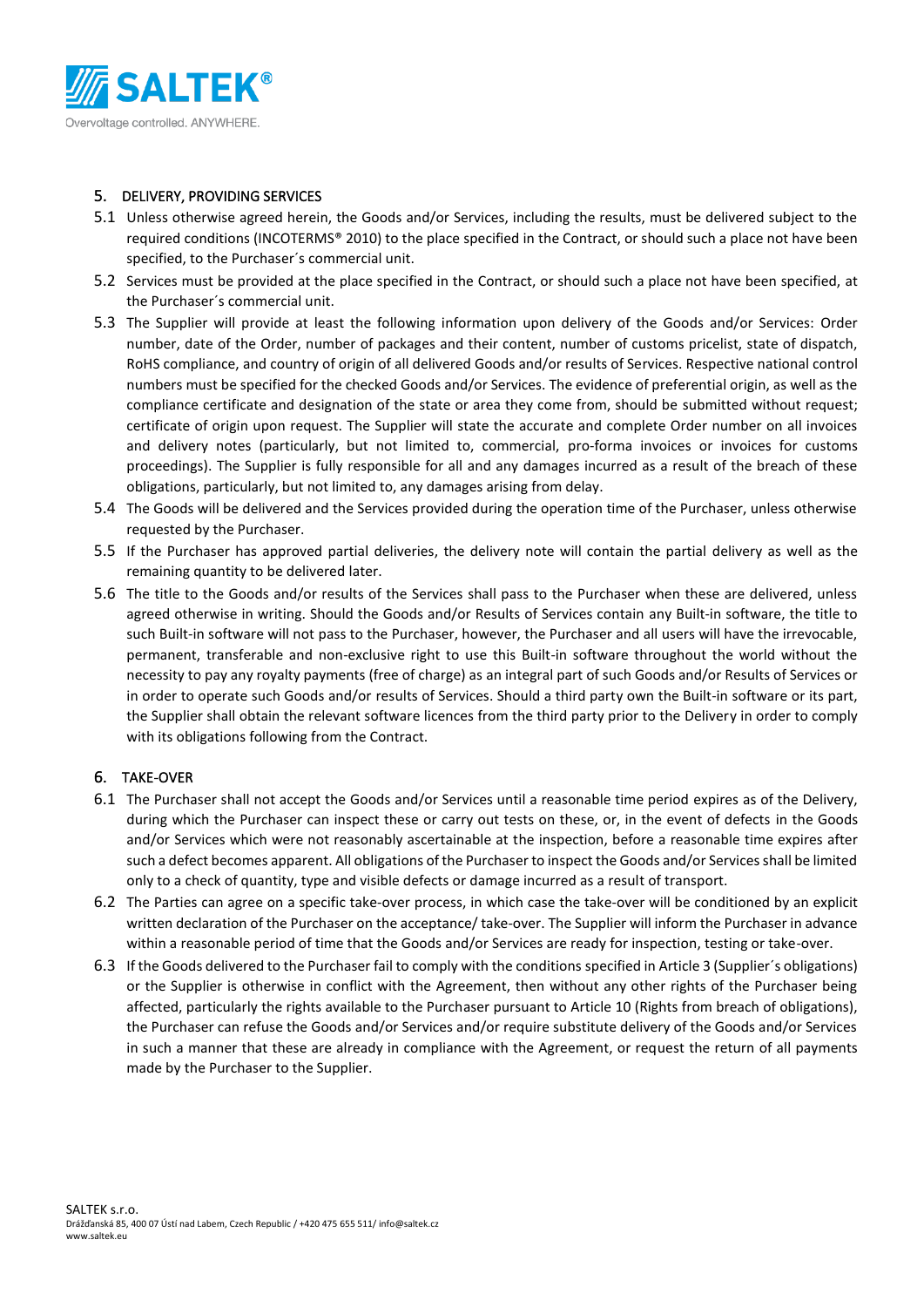

# 7. DELAY IN DELIVERY

Should the Goods not be delivered or Services not be provided by the agreed delivery time, then, without prejudice to any other rights available to the Purchaser, the Purchaser has the following rights:

- 7.1 to rescind the Agreement or its parts;
- 7.2 to refuse any subsequent delivery of Goods or provision of Services the Supplier tries to implement;
- 7.3 to require compensation from the Supplier for all expenses reasonably incurred by the Purchaser to obtain substitute Goods and/or Services from another Supplier;
- 7.4 to require compensation for all additional costs, losses or expenses incurred by the Purchaser which might be reasonably understood as costs incurred as a result of a failure to supply the Goods or provide Services within the agreed delivery period from the Supplier; and
- 7.5 to require a contractual fine of 0.2 % of the price of the whole performance for every commenced week of delay, unless the contractual fine is agreed in the Contract, however, maximum 5 % of the price of the whole fulfilment.
- 7.6 to request a contractual fine agreed in the Contract.

# 8. INSPECTION

- 8.1 The Supplier will enable the Purchaser and/or its authorised representative to inspect the Goods and/or Service, including the production units of the Supplier, during the business hours of the Supplier, provided the Purchaser notifies its intention to carry out such inspection in sufficient time beforehand and/or to request samples for testing of the respective Goods and/or Services, including the results of Services or their parts and materials of which the Goods and/or Services consist, including the Results of Services, and/or inspection of providing the Services and/or testing of the Goods and/or Results of Services or their parts.
- 8.2 Should the Purchaser conclude after the inspection or testing that the Goods do not comply or presumably will not comply with the Contract or any approved specifications, including specifications of the material, the manner of processing and other similar criteria, documentation and quality requirements, or they have not been implemented in line with the generally recognized practice, procedures or standards of the respective industry, the Purchaser shall inform the Supplier thereof and the Supplier will take all necessary actions to ensure compliance with the Agreement without undue delay. The Supplier is also obliged to carry out other necessary inspections or tests at its own expense; the Purchaser has the right to take part in these.
- 8.3 Regardless of any inspections of the Goods or tests carried out by the Purchaser, the Supplier will remain fully responsible for the compliance of the Goods and/or Services with the Contract. This applies irrespective of whether the Purchaser exercises its right to carry out the inspection and/or tests, and its obligations for the Supplier under the Contract will not be affected. To avoid any doubts, inspections or tests of the Goods and/or Services carried out by the Purchaser do not release the Supplier from its responsibilities or obligations from the warranty in any way whatsoever, nor will they be limited in any manner.

## <span id="page-4-1"></span>9. WARRANTY

- <span id="page-4-0"></span>9.1 The Supplier guarantees that the Goods and/or Services:
- 9.1.1 comply with the Contract, including all the specifications, particularly the specified material, manner of processing and other similar criteria, documentation and requirements for quality or, should such specifications be missing, or they are supplied or provided in line with the generally recognized procedures and standards of the respective industry, and they are suitable for use for the purpose the goods with the same characteristics, identical or similar type are commonly used for, and that they will keep the functionality and performance in line with the expectations of the Purchaser made subject to the information, documentation and statement of the Supplier;
- 9.1.2 they are suitable for any particular purpose of which the Supplier was explicitly or implicitly informed in the Contract;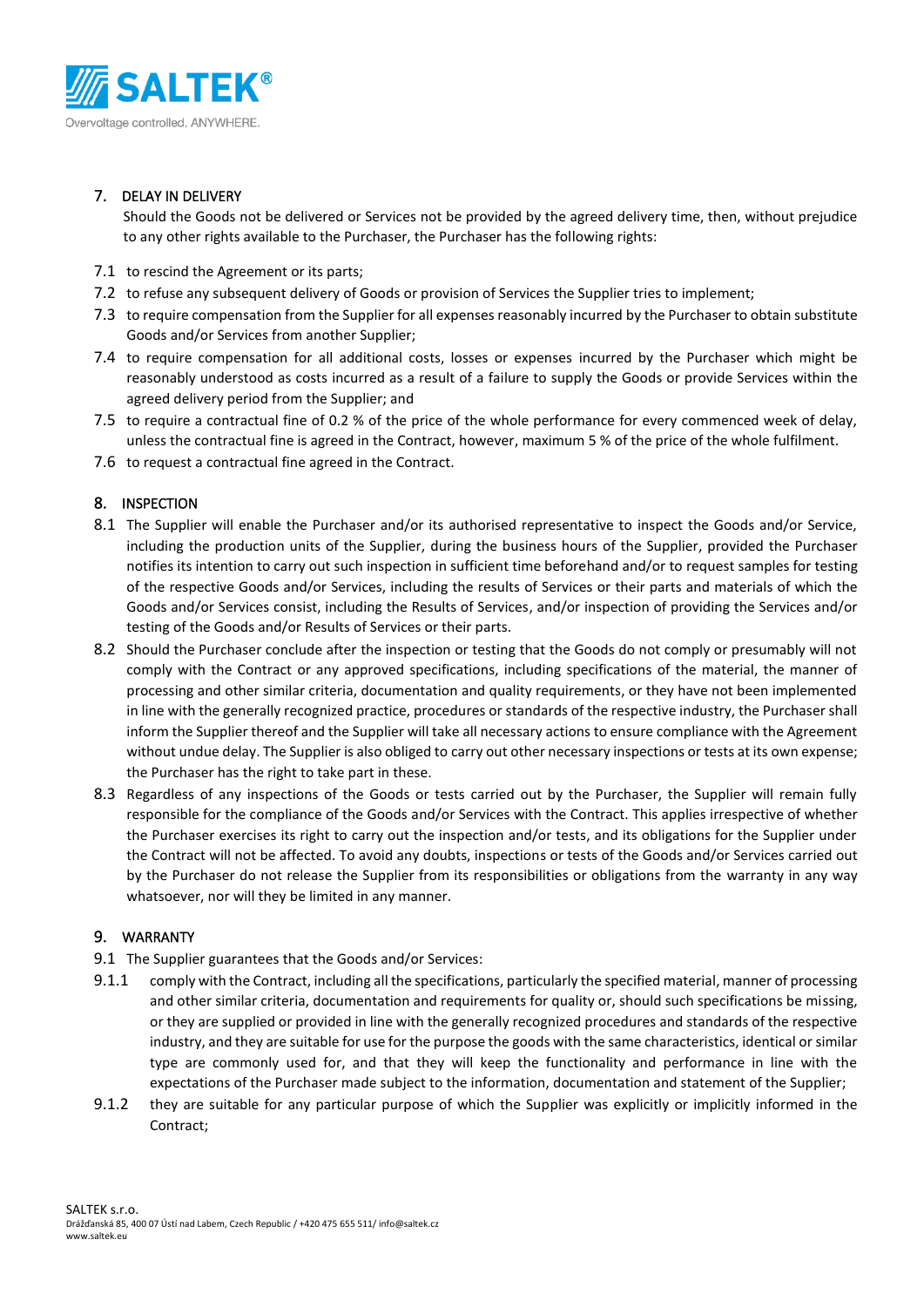

- 9.1.3 are new and unused as of the date of the Delivery;
- 9.1.4 are without defects or encumbrance by any rights of third parties;
- 9.1.5 feature characteristics demonstrated by the Supplier to the Purchaser on a specimen/ sample or model;
- 9.1.6 are in line with Article [12](#page-6-0) (Compliance with respective legal regulations).
- <span id="page-5-1"></span>9.2 Unless otherwise agreed in the Contract, the guarantee period is twenty-four (24) months from the date of delivery of the Goods or acceptance/ take-over of the Services.
- 9.3 In the event of failure to observe the warranty regulated by this Article [9,](#page-4-1) the Purchaser is also entitled to exercise the rights set forth below in Articl[e 10](#page-5-0) (Rights from breach of obligations).

#### <span id="page-5-0"></span>10. RIGHTS FROM BREACH OF OBLIGATIONS

- <span id="page-5-5"></span>10.1Should the warranty under Article [9](#page-4-1) (Warranty) be violated or should the Supplier violate any of the contractual terms, the Purchaser shall notify the Supplier thereof in writing and allow the Supplier to remedy such breaches. If the Supplier fails to remedy such a breach within forty-eight (48) hours of the delivery of such a notice from the Purchaser, then the Purchaser will be authorised to exercise one or more of the below-stated rights at the Supplier's expense at its discretion:
- <span id="page-5-2"></span>10.1.1 to provide additional possibilities to the Supplier to carry out other work necessary to ensure proper fulfilment of the Contract;
- <span id="page-5-3"></span>10.1.2 to carry out (or assign a third party to take) other actions or work necessary so that the Goods and/or Services comply with the Contract;
- <span id="page-5-4"></span>10.1.3 to provide for immediate repair or replacement of any defective Goods and/or Services for defect-free Goods and/or Services under the Contract;
- 10.1.4 to refuse to take over any other Goods and/or Services without relieving the Supplier of the responsibility for already supplied defective Goods and/or Services;
- 10.1.5 to require the recovery of damages incurred by the Purchaser as a result of a breach of the Contract on the side of the Supplier;
- 10.1.6 to rescind the Agreement; in that case, the Purchaser will not be obliged to compensate any supplied Goods and/or provided Services not yet paid, and the Supplier will be obliged to return to the Purchaser all payments received from the Purchaser for the Goods and/or Services, and the Supplier will accept the Goods and/or Results of Services back at its own expense and responsibility.
- 10.2The whole guarantee stipulated in Articl[e 9.2](#page-5-1) will start again if the rights specified in Articles [10.1.1,](#page-5-2) [10.1.2](#page-5-3) o[r 10.1.3](#page-5-4) are applied.
- 10.3The rights available to the Purchaser that are specified in the Contract are cumulative and do not exclude any rights following from the laws or from principles of justice.

#### <span id="page-5-6"></span>11. INTELLECTUAL PROPERTY

- 11.1The Supplier hereby grants the Purchaser, or it undertakes to ensure that the Purchaser will be granted, an irrevocable, permanent, transferable and non-exclusive licence for the use of Intellectual Property Rights, including the Built-in software, if any, throughout the world, without the necessity to pay any royalty (free of charge).
- 11.2The Supplier hereby transfers to the Purchaser all ownership rights to Intellectual Property rights to the Results of the work arisen from the Services, with territorial validity wherever it is enforceable. The Supplier further agrees that upon the call and at the expense of the Purchaser it will make all other documents and transfers and it will take all actions which can be necessary to ensure defect-free entitlement of the Purchaser to the Intellectual Property Rights or to enter the Purchaser as the owner of the Intellectual Property in any register, including an entry with the national registration authorities or private registration organisations.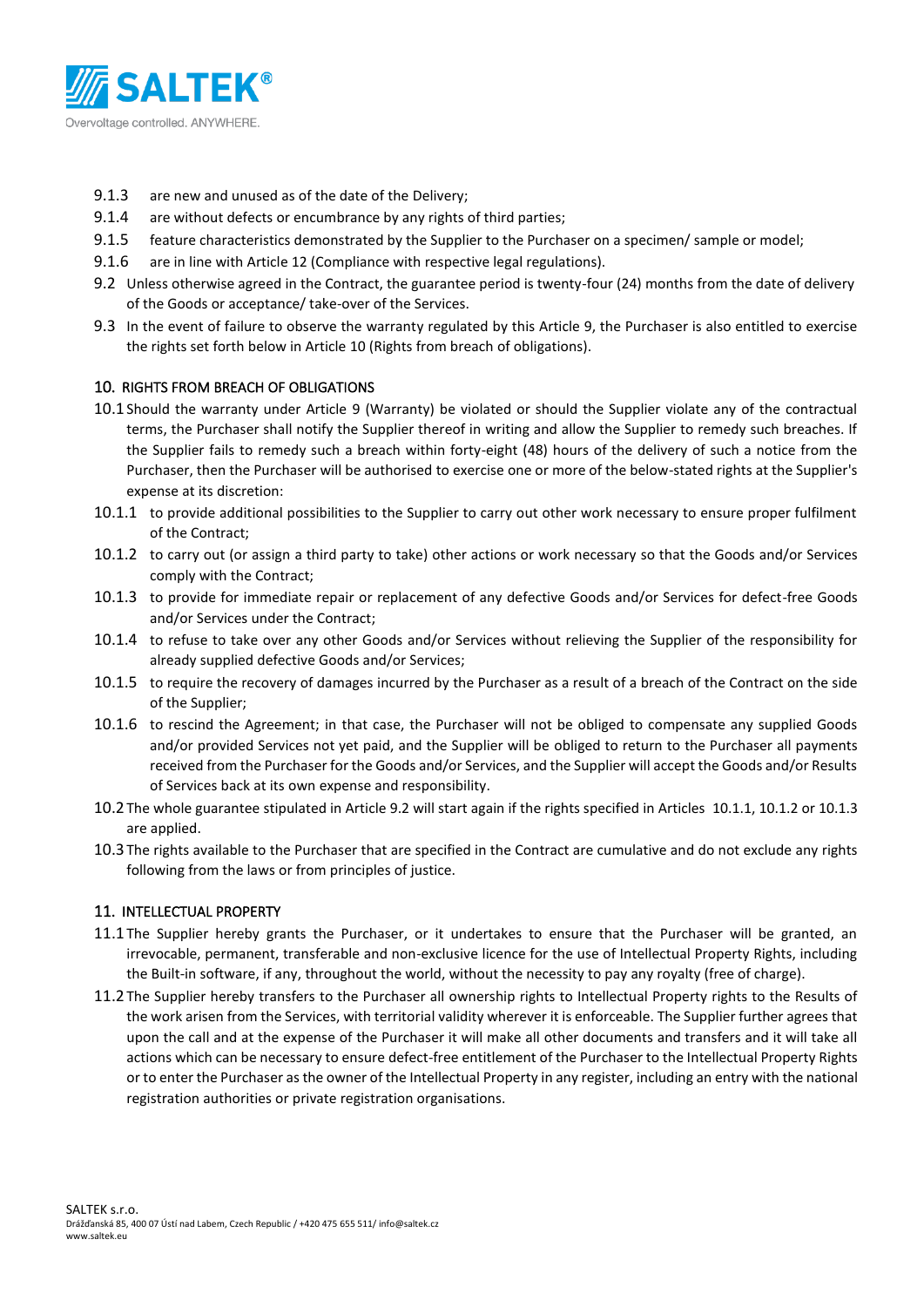

- 11.3Intellectual Property Rights related to the Results of the services created by the Supplier or those held in trust subject to a licence prior to entering into the respective Contract and all their consequential modifications (hereinafter the "Work existing before") shall remain the property of the Supplier or respective third party (owner). Should such Work existing before be part of any Results of services supplied by the Supplier, the Purchaser will have a worldwide, irrevocable, permanent, transferable, nonexclusive and free-of-charge licence to use the Work existing before, including the authority to further improve, develop, launch onto the market, distribute, sublicense and use the Results of the work comprising the Work existing before. The Supplier will not be prevented from using its own knowhow or its own Work existing before in any way while providing the Services nor will any limitations be placed on it in this respect.
- <span id="page-6-2"></span>11.4Should the Goods and/or Services supplied by the Supplier violate any Intellectual Property Rights of a third party, the Supplier will be obliged to provide the Purchaser with Compensation for the intellectual rights, regardless of any contradictory or devious provisions of the Contract. Compensation for intellectual rights will not limit any other rights of the Purchaser to liquidated damages. The obligation of the Supplier to provide the Purchaser with Compensation for intellectual rights and liquidated damages subject to this Article does not apply to instances where the responsibility or a loss was caused by the own Intellectual Property Rights of the Purchaser to the Goods and/or Services added or deposited, already existing before.
- <span id="page-6-1"></span>11.5Should a claim be brought against the Purchaser related to a breach of Intellectual Property Rights, the Supplier shall, at its own expense, however, upon a decision of the Purchaser, (1) ensure for the Purchaser the right to continue using the Goods and/or Services; (2) modify the Goods and/or Services in such a manner that the Intellectual Property Rights are not violated; or (3) replace the Goods and/or Services in such a manner as to prevent any violation of the rights to Intellectual Property.
- 11.6If the Supplier cannot take the measures requested by the Purchaser subject to Article [11.5,](#page-6-1) the Purchaser will be entitled to rescind the Contract and request the recovery of all amounts already paid to the Supplier upon that. In any event, the Purchaser can require liquidated damages under Article [11.4](#page-6-2) as well as a compensation for all additional costs, losses or damages incurred in any manner.

## <span id="page-6-0"></span>12. COMPLIANCE WITH LEGISLATION AND MORAL

- 12.1Goods and/or Services must be supplied / provided by the Supplier (except the above-stated requirements and characteristics) also subject to the applicable legal regulations, laws and other conditions announced or identified by any national authorities or public law authorities.
- 12.2The Supplier and its subcontractors must comply with the notification obligation and other requirements concerning the Conflict Materials, and they must provide the respective documents, certificates and depositions to the Purchaser, if requested.
- 12.3Any breach of obligations specified in this Article [12](#page-6-0) is a material breach of the Contract.
- 12.4A material breach of the Contract by the Purchaser authorises the Supplier to rescind the Contract with immediate effectiveness; rescission will not affect any other rights following from this contractual relationship or valid legal regulations, particularly the right to compensation for property or immaterial harm, the right to satisfaction and contractual penalties.

## <span id="page-6-3"></span>13. CONFIDENTIALITY, DATA SECURITY, DATA PROTECTION

- 13.1The Supplier shall:
- 13.1.1 unless otherwise agreed in writing, keep all the data of the Purchaser strictly secret, as well as all other information related to the Purchaser´s business, its products and/or its technologies obtained by the Supplier in connection with the Goods and/or Services (irrespective of whether it was before the execution of the Contract or after it). The Supplier shall restrict the disclosure of such confidential information only to its employees, agents, subcontractors and third parties who have to know them in order to deliver the Goods and/or Services to the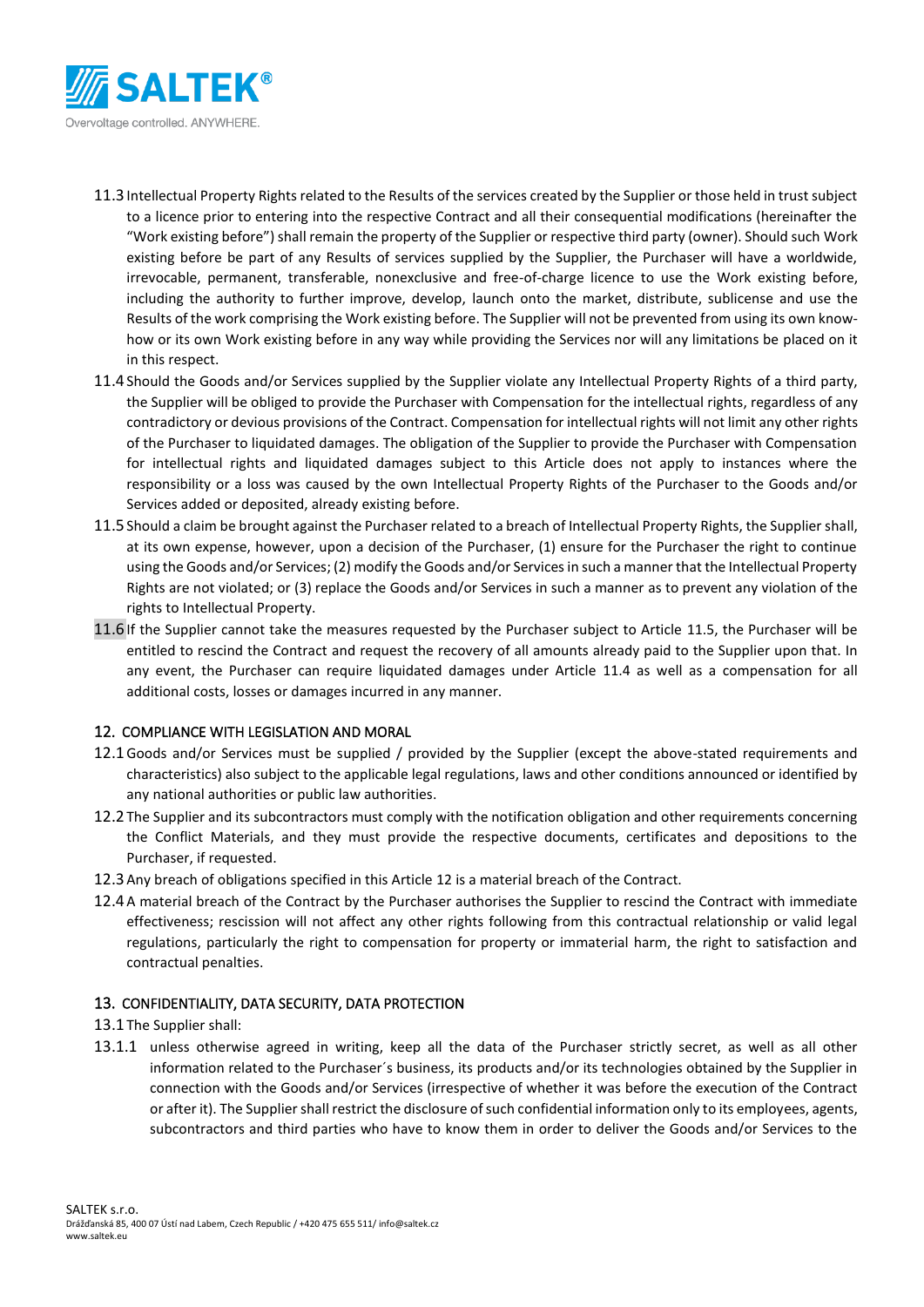

Purchaser. The Supplier shall ensure that the obligation of confidentiality covers these employees, agents, subcontractors or other third parties and that they are bound by it in the same scope in which it shall apply to the Supplier, whereas the Supplier will bear responsibility for any unauthorised disclosure of any data or information;

- 13.1.2 not reproduce any Purchaser´s data or their parts, in any form, with the exception of cases where the respective contractual documents shall require this, or not use any Purchaser´s data for any other purpose than to supply the Goods or provide the Services, or not disclose any Purchaser´s data to any third parties, with the exception of the Other permitted beneficiaries or in cases where the Purchaser granted its prior written consent thereto;
- 13.1.3 immediately inform the Purchaser of any suspicion of violation of data security or another serious extraordinary event or unusual incident related to the Purchaser´s data.
- 13.2Should the respective Purchaser´s data be especially sensitive and the Purchaser believes that they require an independent confidentiality agreement, the Supplier agrees to its execution. The same also applies to protection of data not covered by this Article [13](#page-6-3) and which can require an independent agreement on data processing subject to the applicable laws and regulations.
- 13.3The obligations under this Articl[e 13](#page-6-3) will continue for an unlimited period, i.e., they will remain in full force even after expiration or termination of the Contract for any reason whatsoever.

## <span id="page-7-0"></span>14. RESPONSIBILITY AND INDEMNITY

- 14.1The Supplier is responsible for managing and leading all its employees, contractors and/or subcontractors, whereas it will bear responsibility for any conduct, delay, negligence liabilities of its employees, contractors and/or subcontractors and their representatives, employees and personnel in the same scope as it would apply to any conduct, delay, negligence or liabilities of the Supplier.
- 14.2The provisions of this Article [14](#page-7-0) will remain in full force even upon fulfilment of the obligations, receipt of the fulfilment or payments according to the Contract, whereas they also apply to any Goods, Services and/or Results of work supplied/provided by the Supplier to the Purchaser in exchange or as replacement for originally supplied Goods and/or Results of work or provided Services.
- 14.3The Purchaser has the right to set off any of its claims following from the Contract against any amounts due to the Supplier.

#### 15. TERM, TERMINATION AND WITHDRAWAL FROM AN ORDER

- 15.1The Purchaser can unilaterally terminate the Contract or its part, concluded between the Parties, and without giving a reason, with a notice period of thirty (30) days. The Purchaser will then be obliged to pay the Supplier the price of the already delivered but unpaid parts of the Goods and/or so far provided Services and proven direct costs reasonably incurred by the Supplier for the so far supplied but unpaid parts of the Goods and/or not provided Services, however, the price paid will never exceed the agreed price of the Goods and/or Services according to the respective Contract. Compensation for any other expenses incurred in connection with unsupplied Goods and/or not provided Services is explicitly excluded.
- 15.2In the case of the Supplier´s breach of the Contract, the Purchaser will be entitled to rescind the Contract if the Supplier fails to take adequate measures to remedy the breach subject to the request of the Purchaser pursuant to Article [10.1.](#page-5-5) within 48 hours. The Purchaser will not be obliged to provide the Supplier with any compensation for the already supplied, however, unpaid parts of the Goods and/or provided, however, unpaid parts of Services, whereas the Supplier shall return to the Purchaser all amounts accepted from the Purchaser for the Goods and/or Services and at its own expense and risk take the Goods and/or Services/Results of Services back.
- 15.3The Purchaser is authorized to rescind the Contract with immediate effect by sending a notification to the Supplier provided a request for issuing a prior measure or for approval of an agreement with creditors, or for filing a motion for commencement of insolvency or issuing a decision on insolvency against the Supplier, is filed; eventually, if any circumstances occur which authorise the court creditors to appoint an insolvency trustee or another similar trustee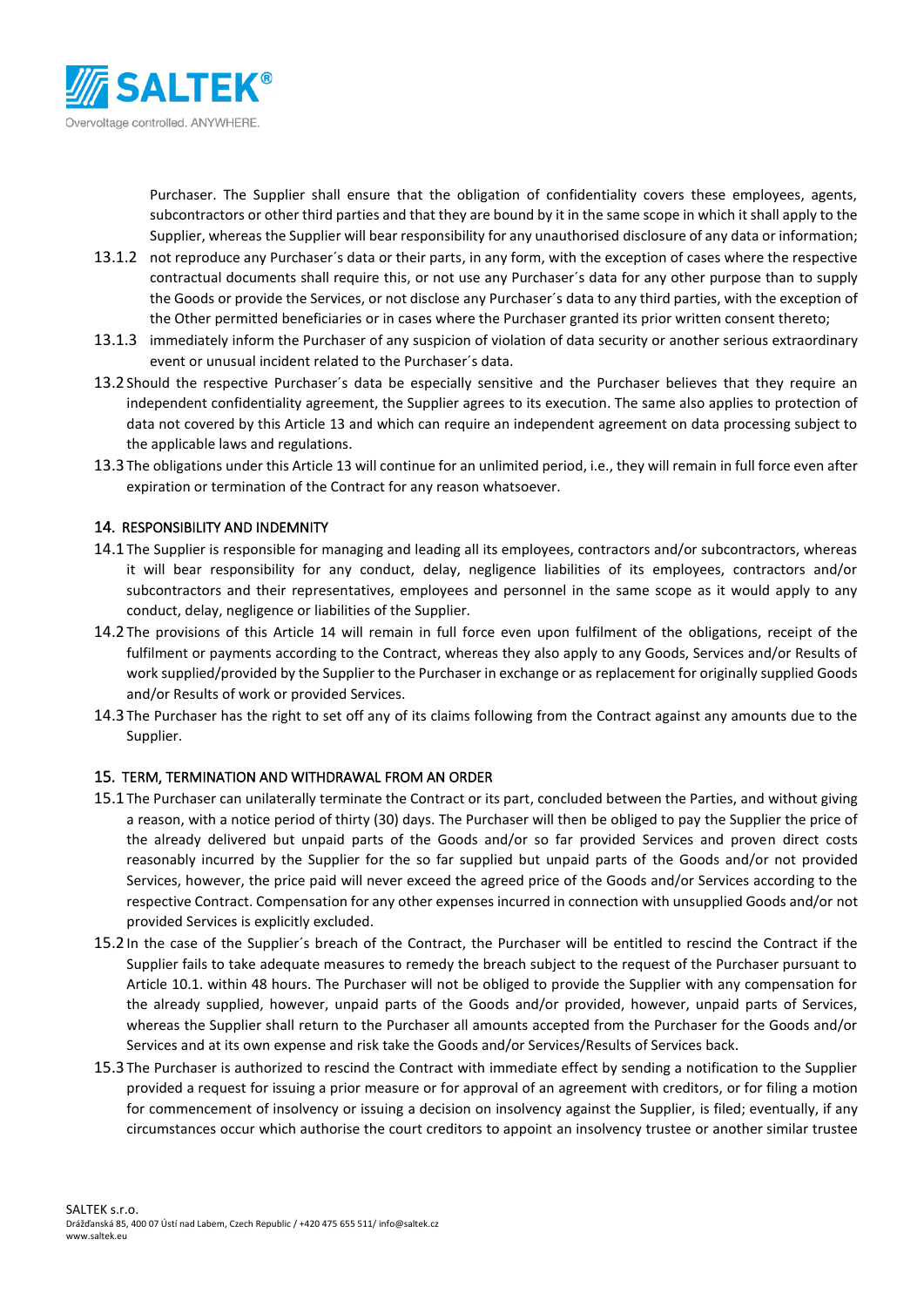

or submission of motion for disposal or issuing a decision on liquidation or filing another similar motion against the Supplier or by itself because of its insolvency or indebtedness.

15.4After termination of the Contract, the Supplier is obliged to immediately and safely return at its own expense all the property of the Purchaser which was handed over to the Supplier in connection with the Contract (including all the Purchaser´s data, all documentation, data and respective Intellectual Property Rights) as well as information which belongs to the Purchaser, kept by the Supplier at that time or under its control, and to provide complete information and documentation to the Purchaser related to the Goods and/or provided Services or their parts.

#### <span id="page-8-0"></span>16. CIRCUMSTANCES EXCLUDING RESPONSIBILITY - FORCE MAJEURE

- 16.1Neither Party shall bear responsibility for any delay in the fulfilment of its obligations or failure to meet its obligations following from the Contract, if the delay is a consequence of an event of "Force Majeure". To avoid any doubts, Force Majeure shall be understood as a circumstance which was not foreseeable by the affected Party at the time of concluding the Contract, it was not possible to prevent it, the affected Party has no reasonable control over it and the affected Party is not responsible for its origin, i.e., provided that such a circumstance prevents the affected Party, regardless of any reasonable efforts, from the fulfilment of its Contractual obligations and that the affected Party informed the other Party within five (5) calendar days of the occurrence of force majeure.
- 16.2Should the event of force majeure take more than thirty (30) calendar days, either Party will be entitled to terminate the Contract in writing with immediate effect and without the incurrence of any responsibility against the other Party. Both Parties shall be obliged to make reasonable efforts to minimise the effects of force majeure.

#### 17. DELIVERY

All communication will be sent by way of mail consignments, courier service, or electronic mail, to the address of the relevant Party shown in the Contract, or to the address the Party notifies the other one in writing for this purpose.

## 18. WAIVER OF RIGHTS

Should either Party fail to exercise or execute any of its rights under the Contract, at any time or for any long period, it shall be understood that this fact does not constitute a waiver of rights and it will not be construed in such a way, whereas any later enforcement or performance of such rights or any other rights following from the Contract shall not be affected by that.

#### 19. GOVERNING LAW AND DISPUTE RESOLUTION

- 19.1 Contracts (including, but not limited to, the SALTEK GPT) are governed by and will be construed pursuant to the legislation of the country in which the Purchaser has its registered office, with the exception of the rules on conflict of laws and The United Nations Convention on Contracts for the International Sale of Goods.
- 19.2Any and all disputes or disputes incurred from the Contract or in connection with it, including all questions related to the existence, force or dissolution of the legal relationship based on the Contract, which cannot be resolved amicably, will be submitted for resolution to the competent court of the Purchaser, unless the Parties agree in writing that such disputes will be decided by a different general court.
- 19.3In the case of a dispute, the defeated Party will pay the winning Party the costs of legal representation and other costs reasonably incurred in connection with the dispute.

#### **20. SEVERABILITY**

The invalidity or lack of enforceability of any provisions of the Contract has no effect on the validity or enforceability of the remaining provisions, whereas the Contract will be effective in such a manner as if such invalid, unlawful or unenforceable provision were removed and replaced by a provision with a similar business effect as the provision removed, if the other provision can do so.